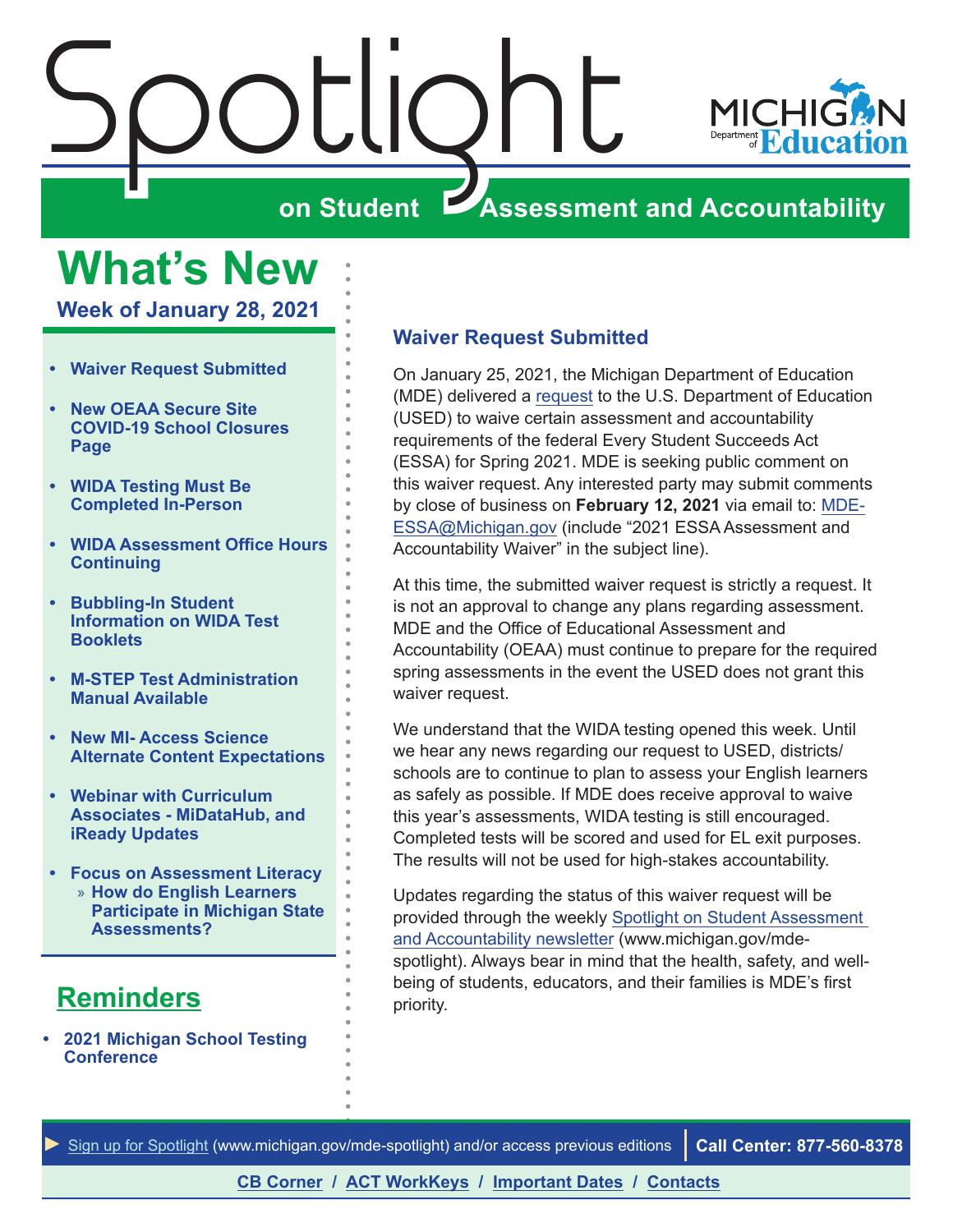#### <span id="page-1-0"></span>**New OEAA Secure Site COVID-19 School Closures Page**

The Office of Educational Assessment and Accountability (OEAA) Secure Site has a new COVID-19 School Closures page. This page is to be used by a district or school that is closed for inperson instruction during one of the assessment windows, including the WIDA assessment window that just opened. Follow the [instructions](https://www.michigan.gov/documents/mde/COVID-19_School_Closures_Instructions_714402_7.pdf) found on the [OEAA Secure Site Training web page](http://www.michigan.gov/securesitetraining) under the **Miscellaneous Secure Site Functions** section to document such closures.

#### **WIDA Testing Must Be Completed In-Person**

With this week's opening of the WIDA ACCESS for ELLs and WIDA Alternate ACCESS for ELLs assessments window, it is important for educators to understand that the assessments must be administered in-person.

The Michigan Department of Education (MDE) and the WIDA Consortium attempted to find solutions to mitigate the burden in-person testing has on test administration during the COVID-19 pandemic. However, the WIDA Consortium (composed of 42 states and territories) identified significant concerns that outweigh the potential benefits of a remote administration. The concerning issues included equity, validity of the test results, demands on local educators, test security, and costs. In agreement with prevailing state and WIDA subcommittee input—and with the WIDA Executive Committee's recommendation—the WIDA Consortium decided not to develop a remote administration for the 2021 summative WIDA ACCESS for ELLs assessments. Educators are encouraged to review the memos emailed to local and intermediate school district superintendents on [December 2](https://www.michigan.gov/documents/mde/WIDA_ACCESS_709421_7.pdf) and [December 8, 2020](https://www.michigan.gov/documents/mde/Spring_2021_State_Assessments_710008_7.pdf).

Assessment coordinators must keep track of why students might be unable to test, including parent refusals and issues related to COVID-19. Reasons for students not testing should be submitted during the Students Not Tested window in the OEAA Secure Site in the spring. MDE does not require documentation for these reasons.

#### **WIDA Assessment Office Hours Continuing**

Due to their popularity and feedback from attendees, the WIDA Assessment Office Hours will continue throughout the remainder of the testing window. The office hours are scheduled for the following Wednesdays from 3:00–3:30 p.m., using the same Zoom link for each meeting.

- February 3, 10, and 17
- March 3, 10, 17, and 24
- April 7

[Zoom Link](https://msu.zoom.us/j/97649484974) (https://msu.zoom.us/j/97649484974)

#### **Bubbling-In Student Information on WIDA Test Booklets**

Educators are reminded that even if a Pre-ID label is affixed to the student test booklets, some information still has to be bubbled-in by hand. Districts choosing not to bubble in the minimum amount of information on student books that do have a Pre-ID label are at risk of DRC and MDE being unable to match a test booklet to a particular student if the label is damaged or falls off. For the list of the minimum information to be filled in, refer to the Appendix on page 160 of the [Michigan](https://www.michigan.gov/documents/mde/WIDA_Michigan_Specific_TAM_635431_7.pdf)  [Specific Test Administration Manual](https://www.michigan.gov/documents/mde/WIDA_Michigan_Specific_TAM_635431_7.pdf) on the [WIDA web](www.michigan.gov/wida)  [page](www.michigan.gov/wida) (www.michigan.gov/wida).

**Call Center: 877-560-8378** (select appropriate option) for assistance with assessment or accountability issues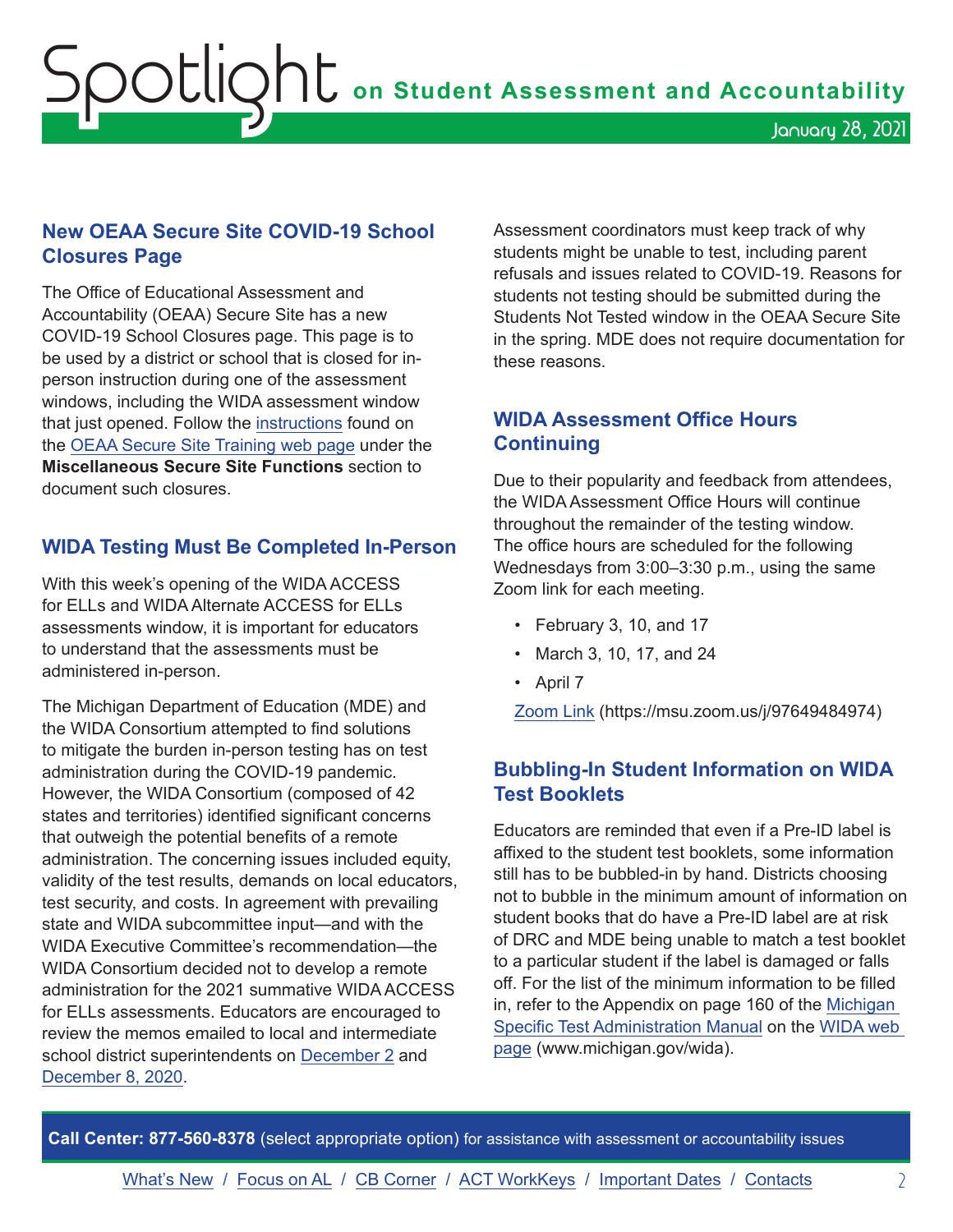#### <span id="page-2-0"></span>**M-STEP Test Administration Manual Available**

The [2021 M-STEP Test Administration Manual \(TAM\)](https://www.michigan.gov/documents/mde/M-STEP_Test_Administration_Manual_630729_7.pdf) is now available on the [M-STEP web page](www.michigan.gov/mstep) (www. michigan.gov/mstep) under the **What's New** and **Current Assessment Administration** sections. The manual provides important information for both online and paper/pencil M-STEP administrations.

Updates to the M-STEP administration were planned for Spring 2020 but were not implemented due to the cancellation of testing. The following updates will be applied in Spring 2021:

- Test Administrators are no longer required to read the TAM. Instead, they are required to read the **Test Administrator's Directions and Manual** document(s) for each test they will administer (these will be posted soon – watch Spotlight for details!)
- The **Incident Reporting Guide** has been updated to reflect policy changes:
	- » Most incident reports are expected to be submitted within two school days; some incident reports must be submitted on the day of the incident in order for test regeneration to be considered.
	- » In addition to District Assessment Coordinators, any authorized user of the OEAA Secure Site may submit incident reports, as determined by policy/procedure of the local district and/or building.
	- » Documentation to be submitted for incident reports involving errors in designated supports and/or accommodations has been updated.

• **TTS for Directions Only** is available on all M-STEP tests (excluding VSL and Stacked Spanish). The decision to use this new feature is made by the District and/or Building Assessment **Coordinator** 

All test coordinators and accommodations providers involved in the M-STEP administration should read and know the policies, procedures, and guidelines documented in the TAM, to ensure a valid, equitable, and trouble-free M-STEP administration.

#### **New MI- Access Science Alternate Content Expectations**

**Reminder:** The new science alternate content expectations for MI-Access (Michigan's alternate assessment) were posted to the Michigan Department of Education (MDE) website in 2020. The alternate content expectations can be found on the [MI-Access](http://www.michigan.gov/mi-access)  [web page](http://www.michigan.gov/mi-access) (www.michigan.gov/mi-access). Select the [Michigan's alternate content expectations](https://www.michigan.gov/mde/0,4615,7-140-22709_28463-410070--,00.html) link at the top of the page.

#### **Immediate Need: MI-Access Item Writers**

New writers are needed to develop items for the new alternate science content expectations. Specifically, educators who work with students who typically take the Functional Independence level of the MI-Access assessment for science are needed. There is also an ongoing need for item writers at all levels of MI-Access in the content areas of English language arts, mathematics, and social studies.

If you are interested in writing items for the MI-Access assessments, fill out the [Assessment Committee](https://www.cvent.com/surveys/Welcome.aspx?s=cca0a288-2989-49f7-ba37-9c0596722ca0)  [Participation Application](https://www.cvent.com/surveys/Welcome.aspx?s=cca0a288-2989-49f7-ba37-9c0596722ca0). Be sure to indicate your interest in being an **Item Writer**. Item writers are supported throughout the item writing process and are also paid for items developed for MDE.

**Call Center: 877-560-8378** (select appropriate option) for assistance with assessment or accountability issues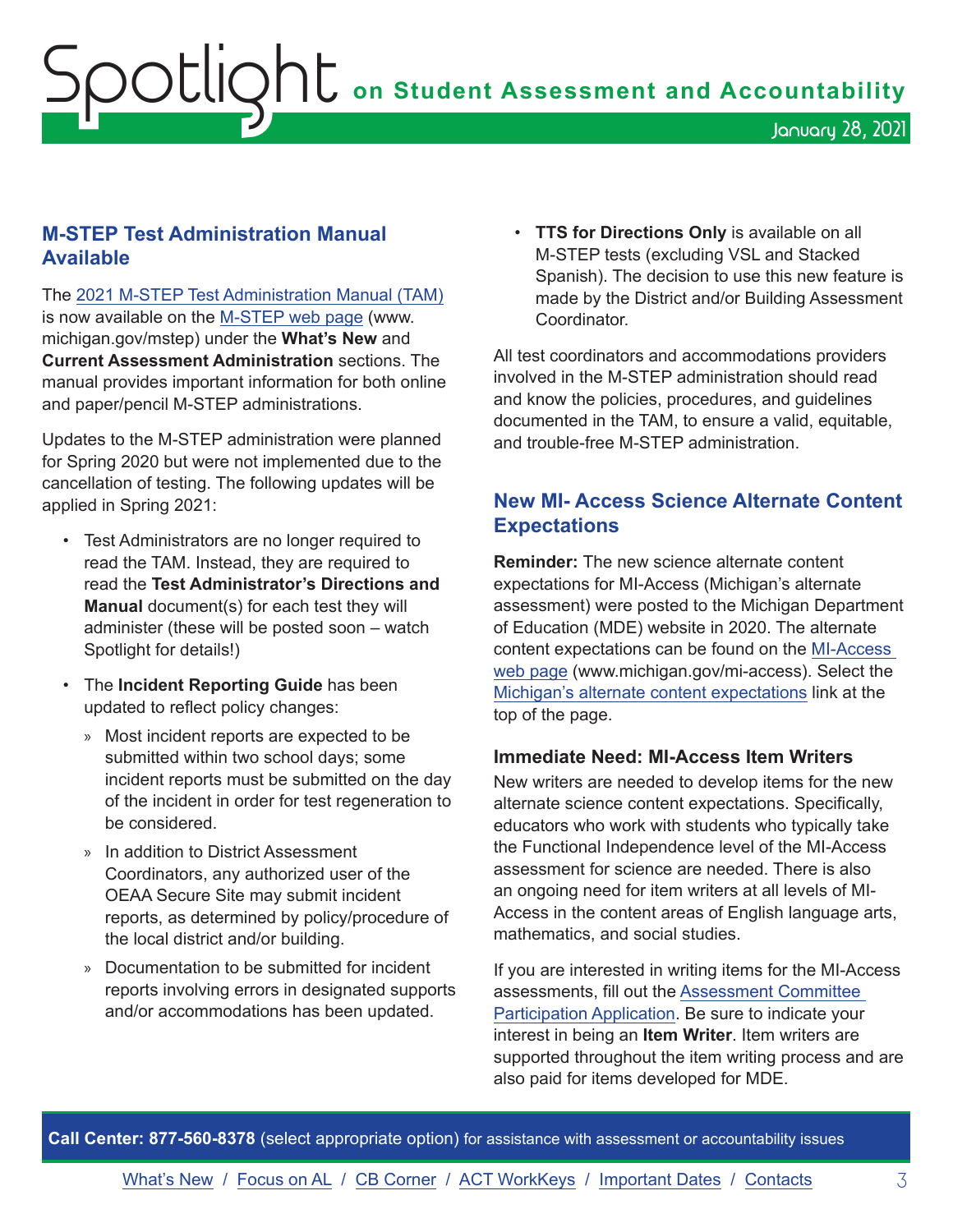<span id="page-3-0"></span>Spotlight **on Student Assessment and Accountability**

#### **Webinar with Curriculum Associates - MiDataHub, and iReady Updates**

#### **February 2, 2021, 11:00-11:30 a.m. EST**

- Resources to address unfinished learning
- MiDataHub updates
- New families report

#### [Webinar Registration](https://cainc.zoom.us/webinar/register/WN_jfKa0emFQ7GY4zXLB9LXnQ)

For access questions, contact Danielle Falcon at [dfalcon@cainc.com](mailto:dfalcon%40cainc.com?subject=)



#### **2021 Michigan School Testing Conference**

The 2021 Michigan School Testing Conference (MSTC) will be held in mid-February, but this year in a very different manner—virtually. The uncertainties caused by the COVID-19 pandemic have affected all of us deeply and in very different ways. In planning the 2021 conference, the feasibility of an in-person conference became very challenging, given restrictions (or even bans) on large-group gatherings and the limited space for "social distancing" at the Sheraton Ann Arbor Hotel, where the conference was held during the past two years.

The MSTC Planning Committee is shifting the 2021 MSTC Conference to an all-virtual event to be held **February 16-18, 2021**. This year's conference will be the 61st annual event. The mission of MSTC is to provide educators with professional learning opportunities about assessment, as well as information on national, state, and local assessment programs and trends. The conference is unique in its match to the needs of Michigan educators, featuring examples of

outstanding practices from local educators, as well as state and nationally renowned experts in the field.

The annual Michigan School Testing Conference consists of a day for workshops and two days of plenary and clinic sessions.

On **Tuesday, February 16, 2021, from 8:30 to 11:45 a.m. and 12:45 to 3:45 p.m.**, six half-day and two fullday workshops will be offered. Login will start at 8 a.m.

The conference itself takes place on **Wednesday, February 17, 2021** and continues through **Thursday, February 18, 2021**. Keynote presenters on Wednesday, February 17 include Jay McTighe (Educational Author/Consultant) and Andy Middlestead (Michigan Department of Education), while Mike Nettles (Educational Testing Service) will be the keynote speaker on Thursday, February 18.

For [conference program information](http://gomasa.org/wp-content/uploads/mstcPromo2021.pdf) and registration, go to the [MSTC online registration site](http://gomasa.org/mstc2021).

**Call Center: 877-560-8378** (select appropriate option) for assistance with assessment or accountability issues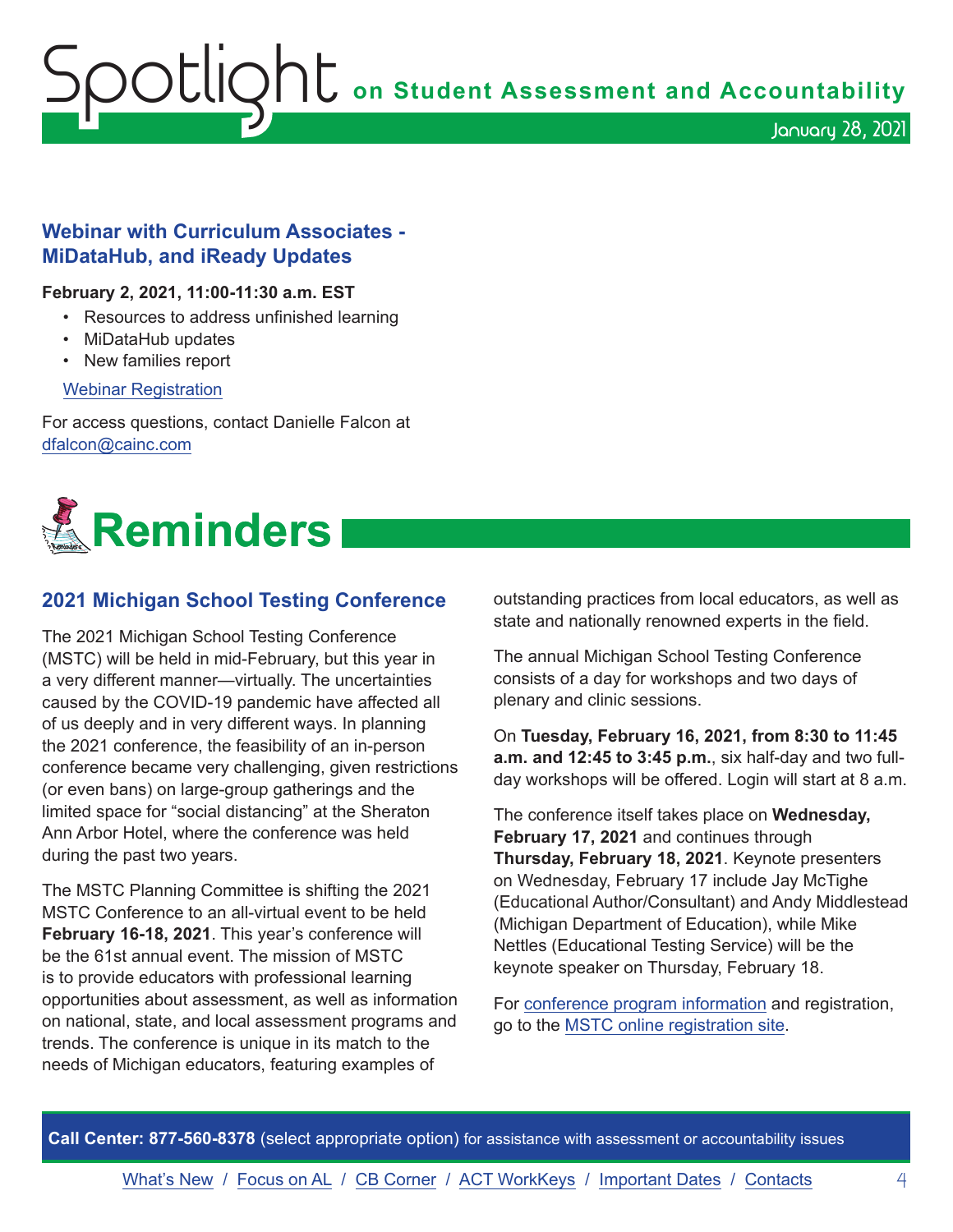# <span id="page-4-0"></span>OOUOOO on Student Assessment and Accountability

#### January 28, 2021

#### **Formative**

Interim

Summative

#### **How do English Learners Participate in Michigan State Assessments?**

The Title I and Title III portions of the Every Student Succeeds Act (ESSA) mandate that English learners (ELs) (defined as any student whose home language is other than English) must participate in statewide and district-wide summative assessments. Besides providing results for accountability purposes, assessing ELs provides important information that schools and districts can use to determine whether their EL students are making progress toward English language development standards as well as academic content standards. However, there are some challenges involved with assessing ELs for both the students and their educators, which we will discuss in this article.

where Their External to the state making provises bowed Encipies language development<br>where the measure of the state makes in two states and their educators, which we will discuss in this article.<br>ELs for both the students ELs must participate in two types of assessments: English language proficiency and academic achievement assessments. In Michigan, K-12 ELs are assessed annually with the summative WIDA assessments that measure speaking, writing, reading, and listening skills as students progress in levels toward English language proficiency. Students eventually score well enough on this assessment to exit the EL program. ELs must also participate in Michigan's statewide system of assessments such as M-STEP, SAT, and PSAT—that measure academic content standards in English language arts, mathematics, science, and social studies. Because ELs have an increased risk of falling behind their native English-speaking peers academically, or of dropping out of school altogether, it is paramount to make sure that their English language skills remain on par for them to access increasingly rigorous academic content taught in English. High-quality state and local assessments that provide data on progress toward English language proficiency as well as academic content standards are critical for educators in making programmatic decisions that help increase the potential for EL success in core academic subjects, and in careers and college.

To increase the possibility for success, a wide variety of universal tools (such as English glossaries and dictionaries, oral presentation of questions other than reading), designated supports, (such as text-to-speech, stacked translations, and glossaries), and accommodations (such as the use of scribes, braille, video sign language) are available to ELs as they participate in both types of assessments. Because each student has individual needs and abilities, and because supports and accommodations vary by assessment and grade level, educators must make carefully considered decisions as to which supports should be available for assessment purposes.

#### **Resources**

[How do English learners participate in](https://www.michiganassessmentconsortium.org/wp-content/uploads/LP-ENGLISH-LEARNER-PARTICIPATION.pdf)  [state assessments?](https://www.michiganassessmentconsortium.org/wp-content/uploads/LP-ENGLISH-LEARNER-PARTICIPATION.pdf) Learning Point, Michigan Assessment Consortium

[English Learners and ESSA: What Educators](http://www.meeting-support.com/downloads/662321/8815/TESOL%20ESSA%20Resource%20Kit%20Final.pdf)  [Need to Know](http://www.meeting-support.com/downloads/662321/8815/TESOL%20ESSA%20Resource%20Kit%20Final.pdf) (TESOL, 2016)

[MDE Supports and Accommodations Guidance](https://www.michigan.gov/documents/mde/Michigan_Accommodations_Manual.final_480016_7.pdf)  **[Document](https://www.michigan.gov/documents/mde/Michigan_Accommodations_Manual.final_480016_7.pdf)** 

[MDE's English Learner Resources Page](https://www.michigan.gov/mde/0,4615,7-140-81376_88063---,00.html)

#### **Put into Practice**

Seek out your district's Title III Director and/or EL teachers to find out:

- how WIDA's English Language Development Standards, data from the summative WIDA assessments, and local assessments are used to inform decisions about instruction for ELs
- how many EL students attend the district, the most frequently spoken languages, and even the number of refugee or migrant students in the district; this demographic information can help you to understand your students and better serve them

**Call Center: 877-560-8378** (select appropriate option) for assistance with assessment or accountability issues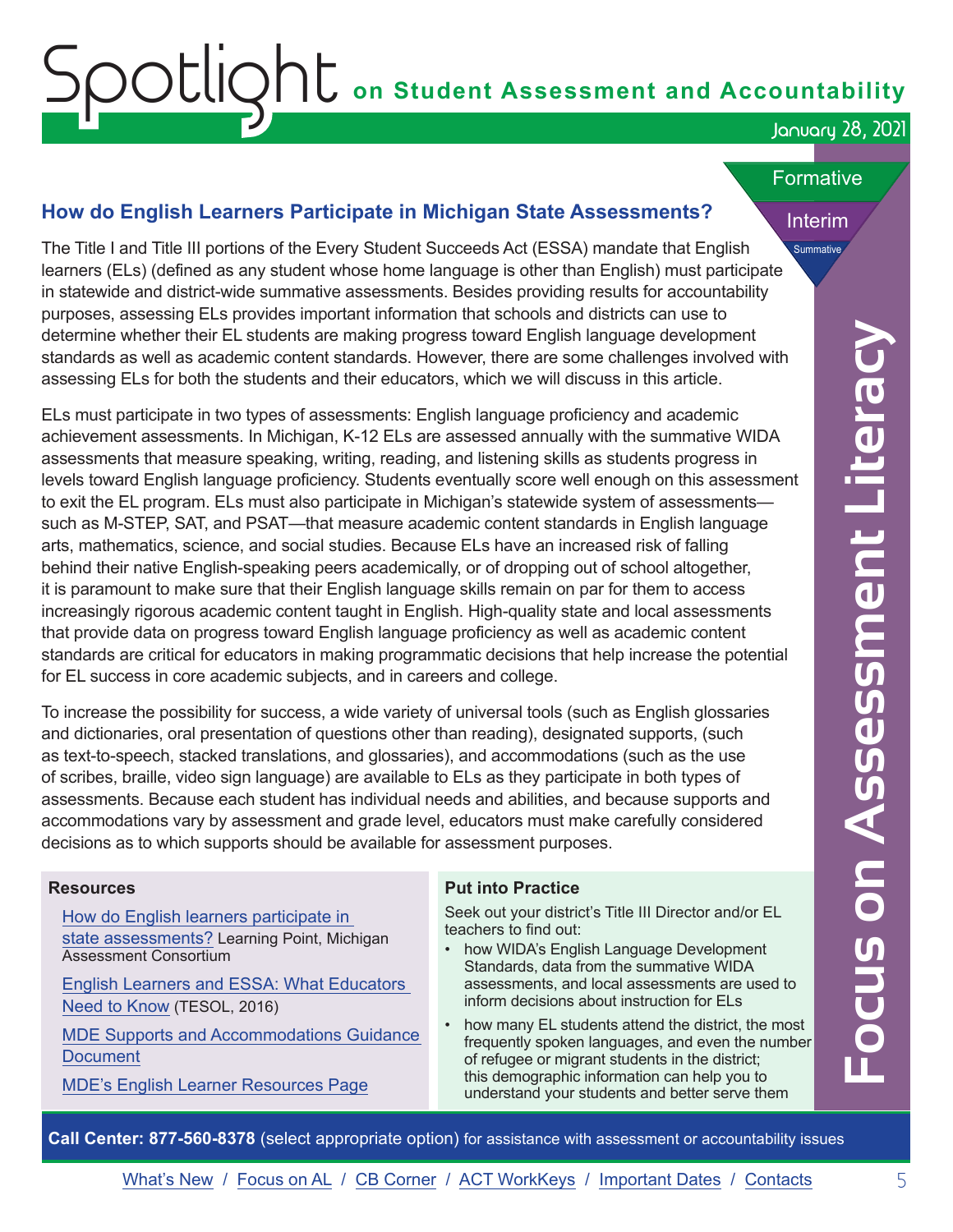Spotlight **on Student Assessment and Accountability**

January 28, 2021

## **CB** College Board Corner

<span id="page-5-0"></span>*Information on SAT*®*, PSAT*™ *8/9, and PSAT*™*10 provided by the College Board*

#### **Questions about Fall or Spring PSAT 8/9, PSAT 10, or SAT?**

- Call the Michigan Educator Hotline: 866-870- 3127 (select Option 1)
- Email [michiganadministratorsupport@](mailto:michiganadministratorsupport%40collegeboard.org?subject=) [collegeboard.org](mailto:michiganadministratorsupport%40collegeboard.org?subject=)

### **WHAT'S NEW**

If your school administered the PSAT/NMSQT to students on January 26, those test books must be returned. Please return these books as soon as possible.

**Any testing materials and manuals that you might have in your building from Fall 2020 administrations of the PSAT 8/9, PSAT/NMSQT, or SAT must not be used for Spring 2021 testing.** This includes answer sheets, manuals, and especially test books. Materials including answer sheets, extra forms, and manuals can be securely destroyed. We recommend doing this before your shipment of Spring 2021 materials arrive in March, to eliminate the possibility of the materials being mixed up.

Test books for the October 2020 PSAT/NMSQT and the PSAT 8/9 did not need to be returned to College Board. These can be distributed to students. If the books have not been returned to students, keep them separate from the Spring 2021 materials that will arrive the week of March 22, 2021. Use of any Fall 2020 test books in April 2021 will result in student scores being invalidated.

### **REMINDERS**

#### **Michigan Testing Manuals**

Michigan-specific testing manuals will be available for the SAT with Essay, PSAT 10, and PSAT 8/9. There are three SAT manuals, one PSAT 10 manual, and one PSAT 8/9 manual. You will receive a **sample** set of manuals in the Coordinator Planning Kit, which will be delivered the week of March 1, 2021. The full set of manuals to support your school will be sent in the preadministration shipment, to be delivered the week of **March 22, 2021**.

All manuals are posted for early review on the mme [web page](www.michigan.gov/mme) (www.michigan.gov/mme) and [psat web](http://www.michigan.gov/psat)  [page](http://www.michigan.gov/psat) (www.michigan.gov/psat).

#### **Coming Soon**

- Coordinator planning kits will arrive in schools the week of **March 1, 2021**. The kits include a sample set of manuals coordinators can use to begin preparing for the administration.
- Coordinators will receive an email the week of March 1, 2021, with a link to access the required online training from College Board. Completion of this training is required each spring. More information about training will be available in February.

**Call Center: 877-560-8378** (select appropriate option) for assistance with assessment or accountability issues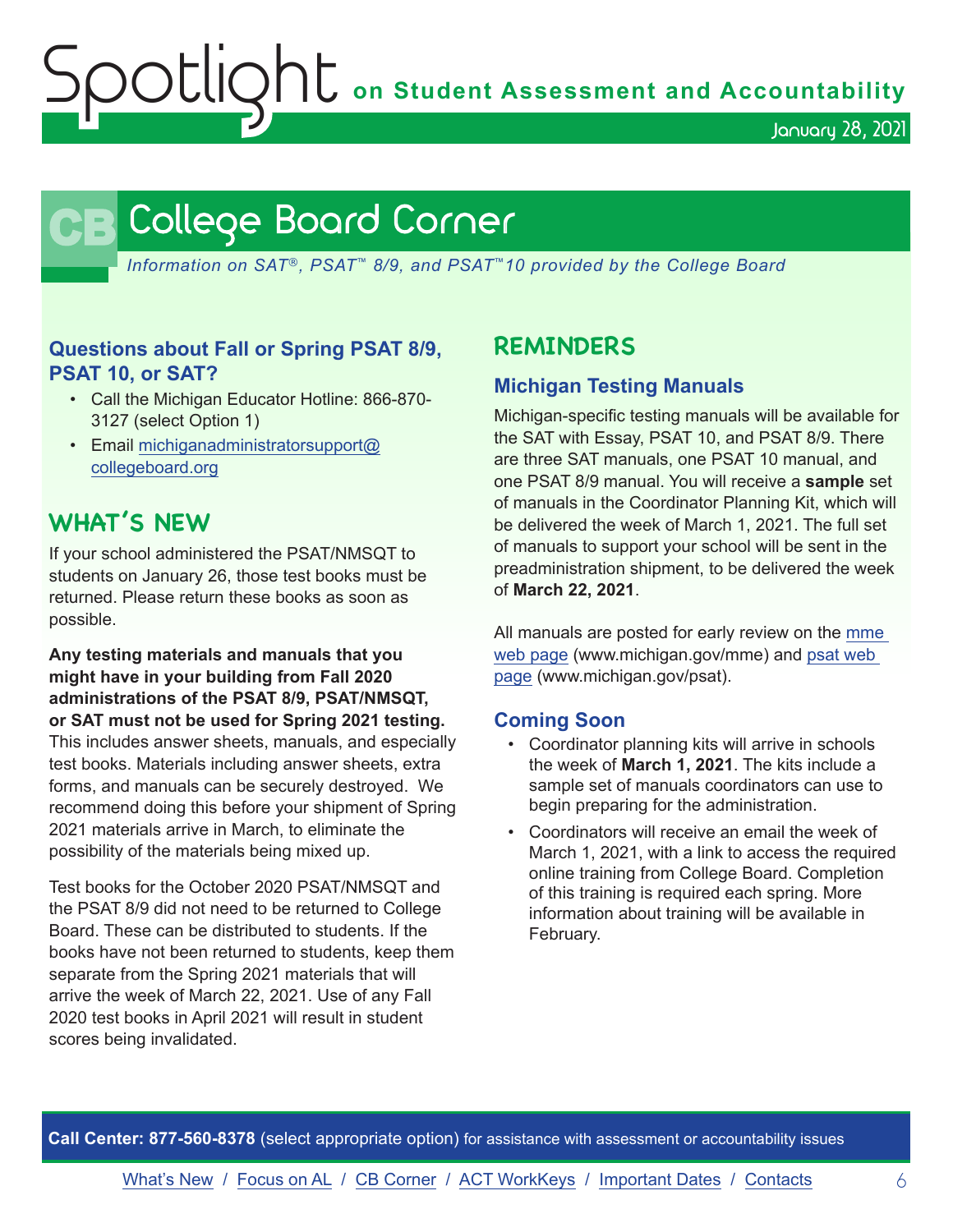$\mathop{\rm O}\nolimits$   $\mathop{\rm Cl}\nolimits$   $\mathop{\rm O}\nolimits$   $\mathop{\rm Cl}\nolimits$  on Student Assessment and Accountability

<span id="page-6-0"></span>

## **What's New**

#### **Off-site Testing**

Off-site testing must be approved by the Office of Educational Assessment and Accountability (OEAA). Submit your requests using the [OEAA Secure Site](http://www.michigan.gov/oeaa-secure) (www.michigan.gov/oeaa-secure) through **May 4, 2021**. For additional information, refer to the [December 3, 2020 Spotlight](https://www.michigan.gov/documents/mde/Spotlight_12-3-20_709543_7.pdf) (www.michigan.gov/mdespotlight).

ACT additionally requires that the off-site testing location name and address is documented in the Test Room Report portion of the Test Administration Form folder.

## **Reminders**

#### **ACT WorkKeys Training Webinars**

All school staff are invited to attend ACT's optional online Workkeys training webinars. These sessions will provide an overview of how to administer the WorkKeys assessments, including receiving and returning test materials. Use the links below to register for one or both sessions. Each session will be recorded and posted to the ACT-hosted website in the Preparation stage, for those unable to attend.

- **Wednesday, February 3, 2021**, 10-11 a.m. ET, **Register**
- **Tuesday, March 9, 2021**, 3:30-4:30 p.m. ET, [Register](https://event.on24.com/wcc/r/2786186/CF7F33DC4E50245260EB7C422A035629)

#### **Upcoming Events and Deadlines**

For all upcoming events and deadlines, be sure to reference the following documents:

- [ACT WorkKeys Schedule of Events](https://content.act.org/michigan/r/YWy2bAxclTdZAcOxrrNErw/root) posted on the **WorkKeys on Paper** page.
- [MME and High School PSAT List of Important](https://www.michigan.gov/mde/0,4615,7-140-22709_35150-544814--,00.html)  [Dates](https://www.michigan.gov/mde/0,4615,7-140-22709_35150-544814--,00.html) found on the [MME web page](www.michigan.gov/mme) (www. michigan.gov/mme) under **General Information**.

#### **Contacting ACT**

If you have questions, you may:

- 1. contact ACT via the [Contact Us web page](http://www.act.org/aap/state/contact.html) ([www.act.org/aap/state/contact.html](https://www.act.org/aap/state/contact.html))
- 2. call ACT at 800-553-6244 between 9:30 a.m. – 6:00 p.m. ET
	- standard time: ext. 2800
	- accommodations: ext.1788
- 3. email accommodations questions to [ACTStateAccoms@act.org](mailto:ACTStateAccoms%40act.org?subject=)

**Call Center: 877-560-8378** (select appropriate option) for assistance with assessment or accountability issues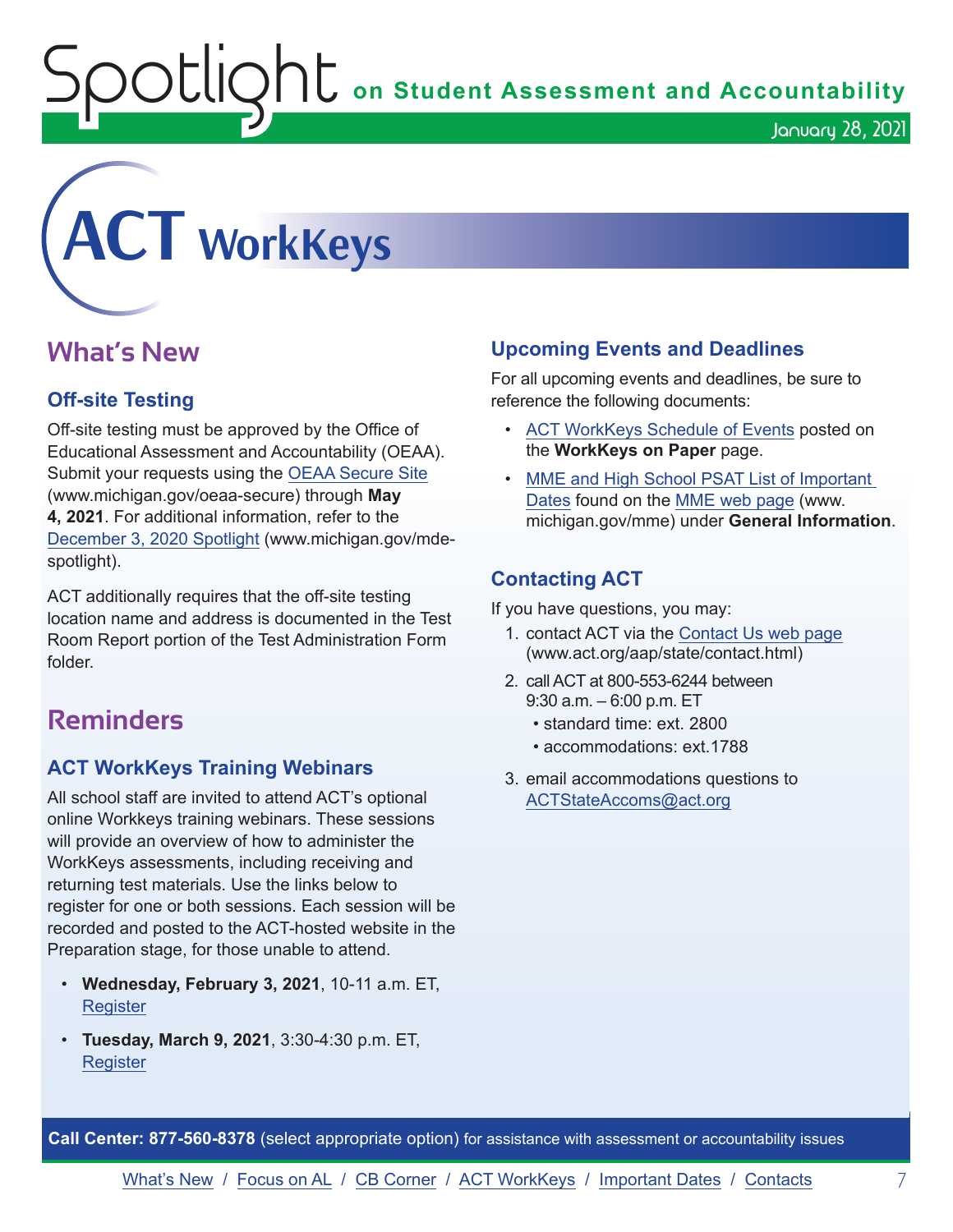## on Student Assessment and Accountability January 28, 2021

## <span id="page-7-0"></span>**Important Dates**

## **Approaching Deadlines!**

#### **February 4, 2021**

- Pre-identification of students for **Winter 2021 Early Literacy and Mathematics Benchmark Assessments DEADLINE**
- Pre-identification of students for **M-STEP Passage-based Writing Field Test DEADLINE**

#### **February 5, 2021**

- **Winter 2021 Early Literacy and Mathematics Benchmark Assessments** online test administration window **CLOSES**
- **M-STEP Passage-based Writing Field Test** online test administration window (refer to the [November 12 Spotlight](https://www.michigan.gov/documents/mde/Spotlight_11-12-20_707634_7.pdf) for information) **CLOSES**

## **Coming Next Week . . .**

#### **February 3, 2021**

• **ACT WorkKeys** Test Administration Training Webinar [Register](https://event.on24.com/wcc/r/2786210/9279DAC5A1986A90716F32200C601BD8)

## **January – February 2021**

#### **M-STEP and MI-Access**

#### **Now – March 5, 2021**

• Window for [Alternate INSIGHT Availability](https://www.surveymonkey.com/r/INSIGHTAvailabilityRequest)  [requests](https://www.surveymonkey.com/r/INSIGHTAvailabilityRequest) – for schools with regular instructional hours after 4 p.m., who plan to schedule **M-STEP** or **MI-Access FI** test sessions that extend beyond 4 p.m.

#### **WIDA**

#### **Now – April 9, 2021**

Wed

• **WIDA ACCESS and Alternate ACCESS for ELLs** Off-site Test Administration Request window in OEAA Secure Site

l nu

E N.

5

12

6

13

#### **Now – April 9, 2021**

• **WIDA ACCESS for ELLs** Pre-identification of students in OEAA Secure Site window

#### **Now – April 9, 2021**

• **WIDA ACCESS and Alternate ACCESS for ELLs** Testing window (extended for Spring 2021)

### **SAT and PSAT**

#### **Now – February 22, 2021**

• Window to submit state-allowed accommodations and English learner extended time requests for **SAT with Essay**, **PSAT 10**, and **PSAT 8/9**

#### **M-STEP, MI-Access, SAT, PSAT, and ACT WorkKeys**

#### **Now – February 17, 2021**

• **M-STEP, MI-Access, SAT, PSAT, and ACT WorkKeys** Pre-ID for barcode labels and Materials Order window

## **March 2021**

#### **ACT WorkKeys**

#### **March 9, 2021:**

• Test Administration Training Webinar [Register here](https://event.on24.com/wcc/r/2786186/CF7F33DC4E50245260EB7C422A035629)

**Call Center: 877-560-8378** (select appropriate option) for assistance with assessment or accountability issues